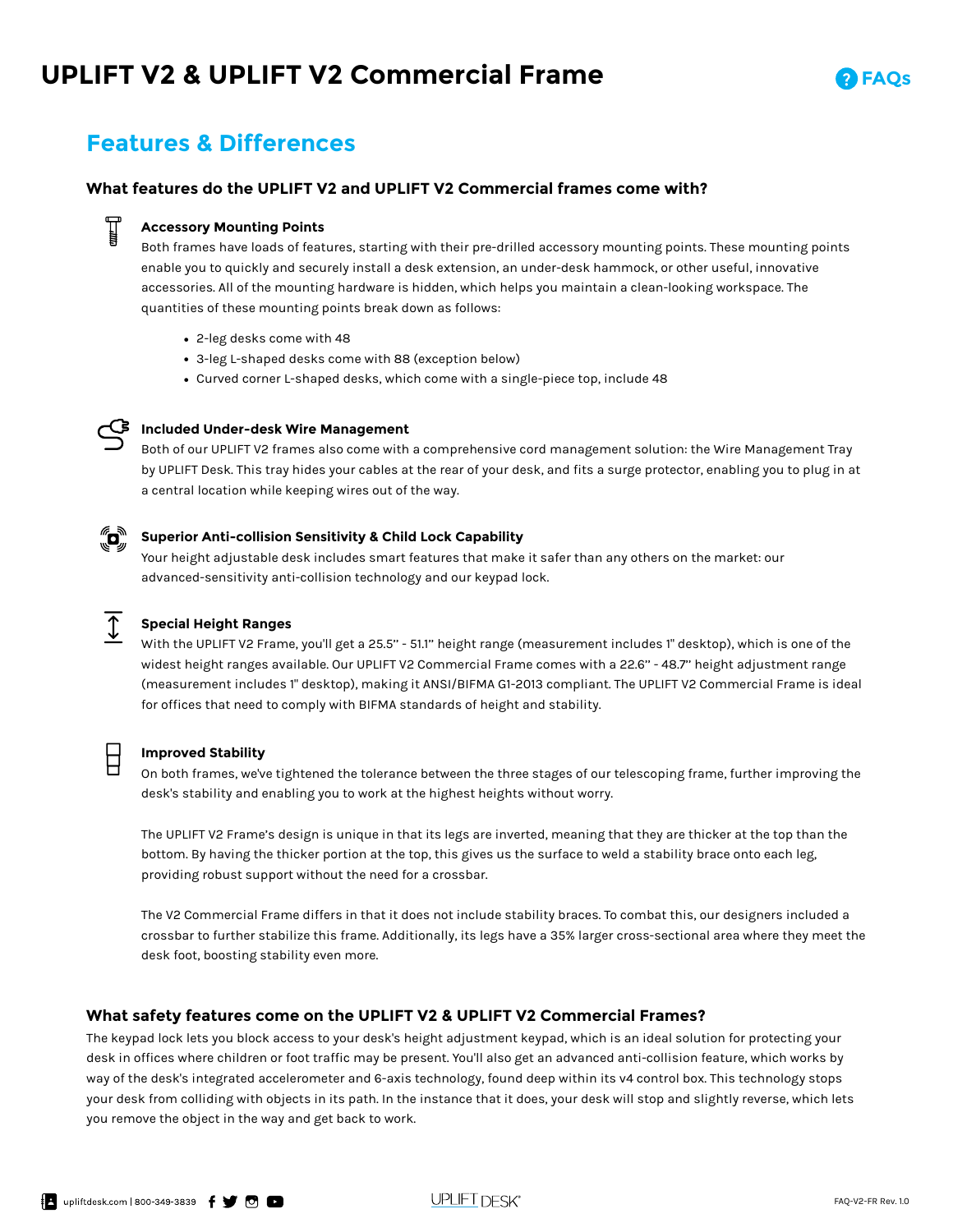

#### **Why would I choose the UPLIFT V2 Commercial Frame over the UPLIFT V2 Frame?**

While our UPLIFT V2 Frame works well for just about everyone, some users and offices prefer or require the height range of the UPLIFT V2 Commercial Frame. The UPLIFT V2 Commercial Frame was designed with a slightly modified height range of 22.6'' to 48.7'' for a 1'' desktop (2'' lower than our UPLIFT V2 Frame), which works well for organizations that need to meet the ANSI/BIFMA G1-2013 height standard *(see diagram 1.0)*. Our UPLIFT V2 Commercial Frame also allows users to add casters to their desk and still achieve a low enough seated height for shorter or petite users. Others choose it because they appreciate the crossbar and larger lifting columns, which increase stability.

#### **What is the ANSI/BIFMA X5.5-2014 Durability Standard?**

The Durability X5.5-2014 Standard ensures that both of our UPLIFT V2 desks meet and exceed strict tests of desk loading, racking, leg strength, vertical adjustment, and cycle testing.

#### **What is the ANSI/BIFMA G1-2013 Height Standard?**

Our UPLIFT V2 Commercial Frame meets or exceeds the ANSI/BIFMA G1-2013 height requirement standard, meaning that it has a height range of 22.6'' to 48.7'' (with a 1'' desktop installed). This enables people from 5'0'' to 6'3'' tall, whether seated or standing, to work ergonomically at this desk *(see diagram 1.0)*.

#### **Why does the UPLIFT V2 Commercial Frame have a crossbar?**

Some desks that meet the reduced-seated-height requirement of the ANSI/BIFMA G1-2013 height standard *(see diagram 1.0)* are not stable at their tallest height, which means that users may experience some wobbling of their desks. This is due to the reduced overlap between the legs' three stages-which is a drawback of lowering the desk's minimum height while trying to maintain a wide height range, as required by the ANSI/BIFMA standard mentioned. Our solid-steel lower crossbar solves all of this. We also beefed up our UPLIFT V2 Commercial Frame's legs with a 35% larger cross-sectional area than the UPLIFT V2 Frame's legs—to maximize stability even more. Our lower crossbar also telescopes to fit desktops 42'' to 80'' wide, so you can swap tops or change configurations if you ever need to.

Our UPLIFT V2 Frame doesn't include this crossbar: Its height range gives it more overlap between the linear actuator leg segments. Instead, we designed it with a stability brace welded onto each leg, along with dual-integrated center rails that attach just beneath the desktop, for hidden upper-crossbar support. If you have any questions at all about which desk is right for you, please don't hesitate to reach out to us.

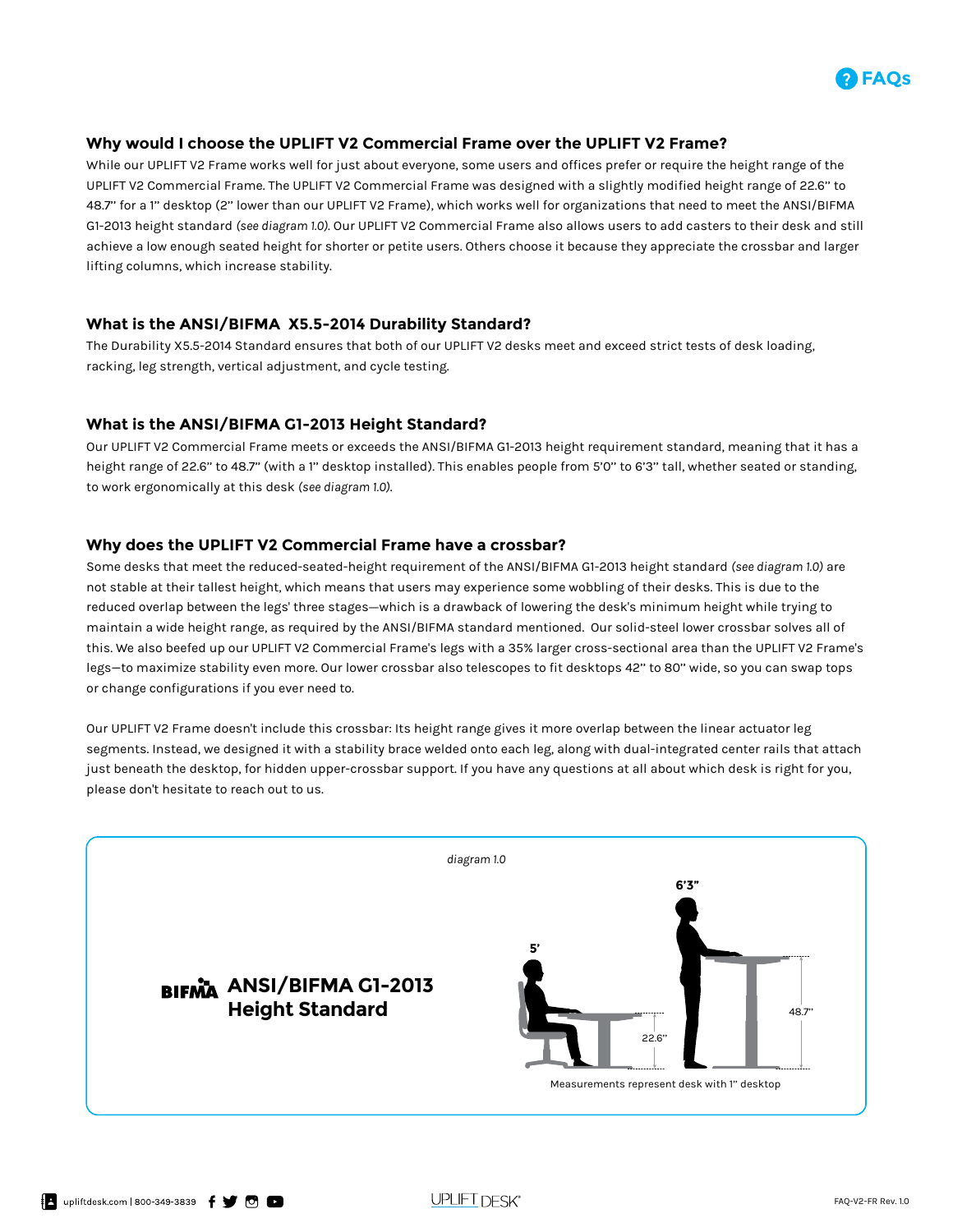

#### **Does the UPLIFT V2 Commercial Frame have the same features as the UPLIFT V2 Frame?**

You bet! Although the upper and lower height limits are a little different, both offer a very similar height adjustment range of about 26''. In addition, both frames include patent-pending integrated mounting points, for the easy attachment of both current and future accessories, a telescoping design that adjusts to fit a wide variety of desktop sizes, and a wire management tray that helps contain loose wires and can hold a surge protector or power strip.

### **General**

#### **Is there an easy way to tell which version of the control box I have?**

You bet! Take a look at the silver label on your control box. If it says v4.1, v4.2, or v4.3, you know you have the newest version of UPLIFT Desk's control box, which includes our latest features!

#### **What's new in the version 4 control box?**

The latest version of our control box boasts a few new features we think you'll love. Enjoy peace of mind with our anti-collision technology, which stops your desk when it comes into contact with a person or an object. In addition, we've added a new keypad lock, which is especially useful for keeping kids from playing elevator with the desk. You can also toggle between one-touch and constant-touch modes easier than ever before—just press a few buttons! And both "metric" and "standard" enthusiasts will be pleased to hear that you can now switch between inches and centimeters on your keypad.

#### **What is the keypad lock feature? How do I use it?**

In order to add an extra layer of safety to our desks, we designed our newest control boxes with a lockout feature, so that children or other users can't adjust the desk when the lock is activated. To lock the keypad, press the "M" button for 5 seconds, until the LED switches to "LOC." To unlock it, press the "M" button again for 5 seconds.

#### **If I live outside of the United States, will this frame work with my outlets and voltage?**

All control boxes by UPLIFT Desk are designed to run on the US electricity standard of 120V. If you are ordering an UPLIFT Desk frame from outside the United States (other than Canada), you'll need to plug it into a step-down transformer first. If you don't use a transformer, you run the risk of overloading your frame's control box, which is not covered by warranty. If you have any questions at all regarding how your country's voltage works with this frame, call, email, or chat us.

#### **How many motors are in your desk frames?**

UPLIFT Desk frames are exclusively built with a dual-motor design on our 2-leg desks, which means there is a motor in each leg. Many competitor desks run off a single motor, which affects their lifting capacity and reliability. Following the same design, our 3-leg desks come with three motors, and our 4-leg desks come with four.

#### **What is a 3-stage frame?**

UPLIFT Desk frames are industry leading, thanks to our three-stage desk design. Our frames adjust up and down by three spindles—instead of just two, which is what you'll normally find in a height adjustable desk. This makes our desks 33% quicker to adjust, saving you time throughout the day.